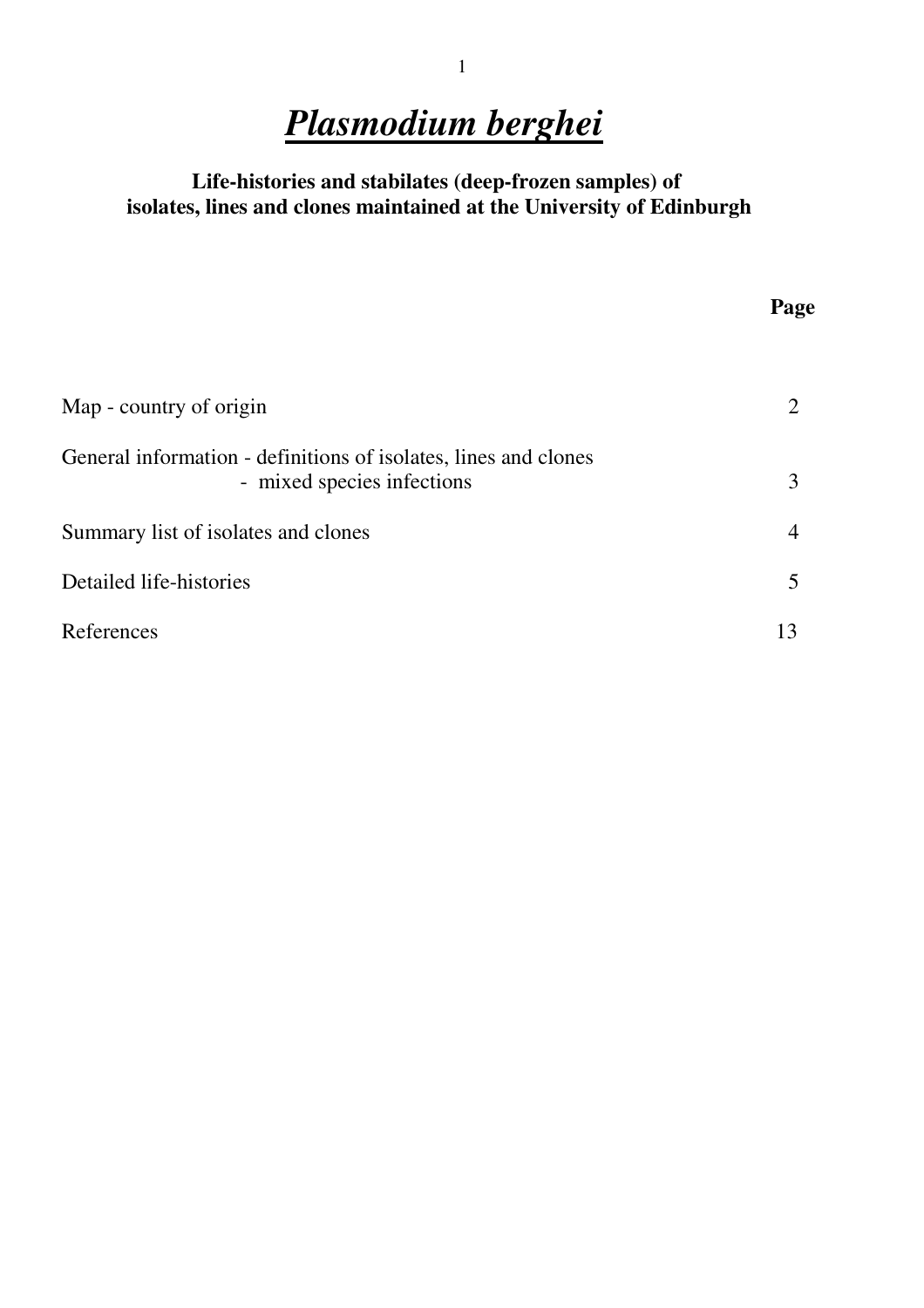# Plasmodium berghei: origins of isolates

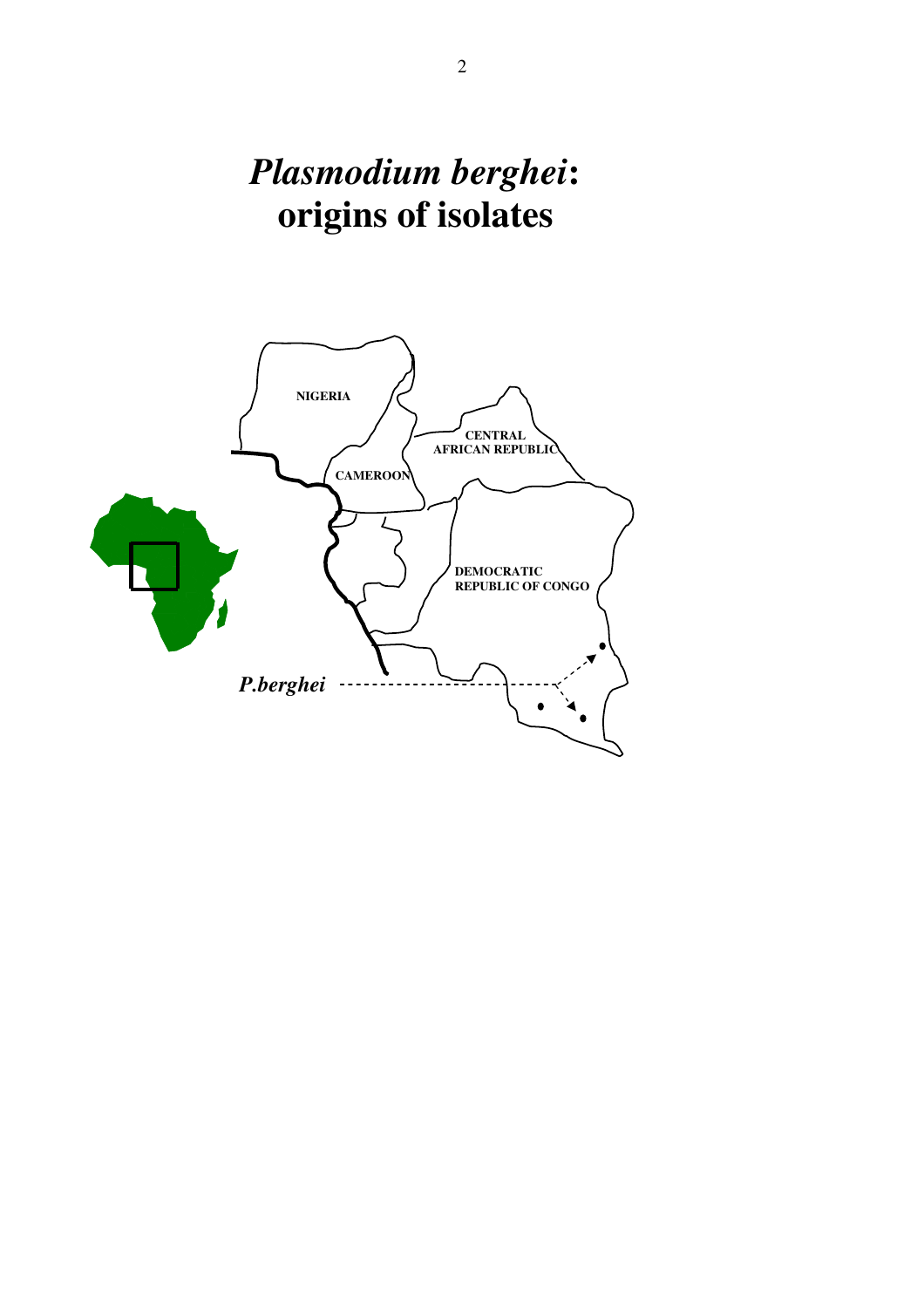#### Isolates, lines and clones

An isolate is a sample of parasites collected from a wild-caught animal on a unique occasion. An isolate may contain more than species of parasite, and more than one genetically distinct clone of a given species.

A line refers to parasites which have undergone a particular passage or treatment. Parasites in a line usually have certain characteristics in common, but are not necessarily genetically identical.

A clone is an infection derived in the laboratory from a single haploid parasite, usually an asexual blood form, or sometimes a sporozoite.

#### Mixed species infections

Note that the majority of wild-caught rodents have been found to contain mixed infections of more than one species. It must be assumed, therefore, that uncloned isolates may contain such mixtures, even after prolonged passage through laboratory animals.

Also, note that Plasmodium chabaudi and P. vinckei do not normally infect intact laboratory rats (although they can be adapted to this host by passage through splenectomised rats). Uncloned isolates which have been passaged through laboratory rats, therefore, can be assumed to contain only P. yoelii or P. berghei.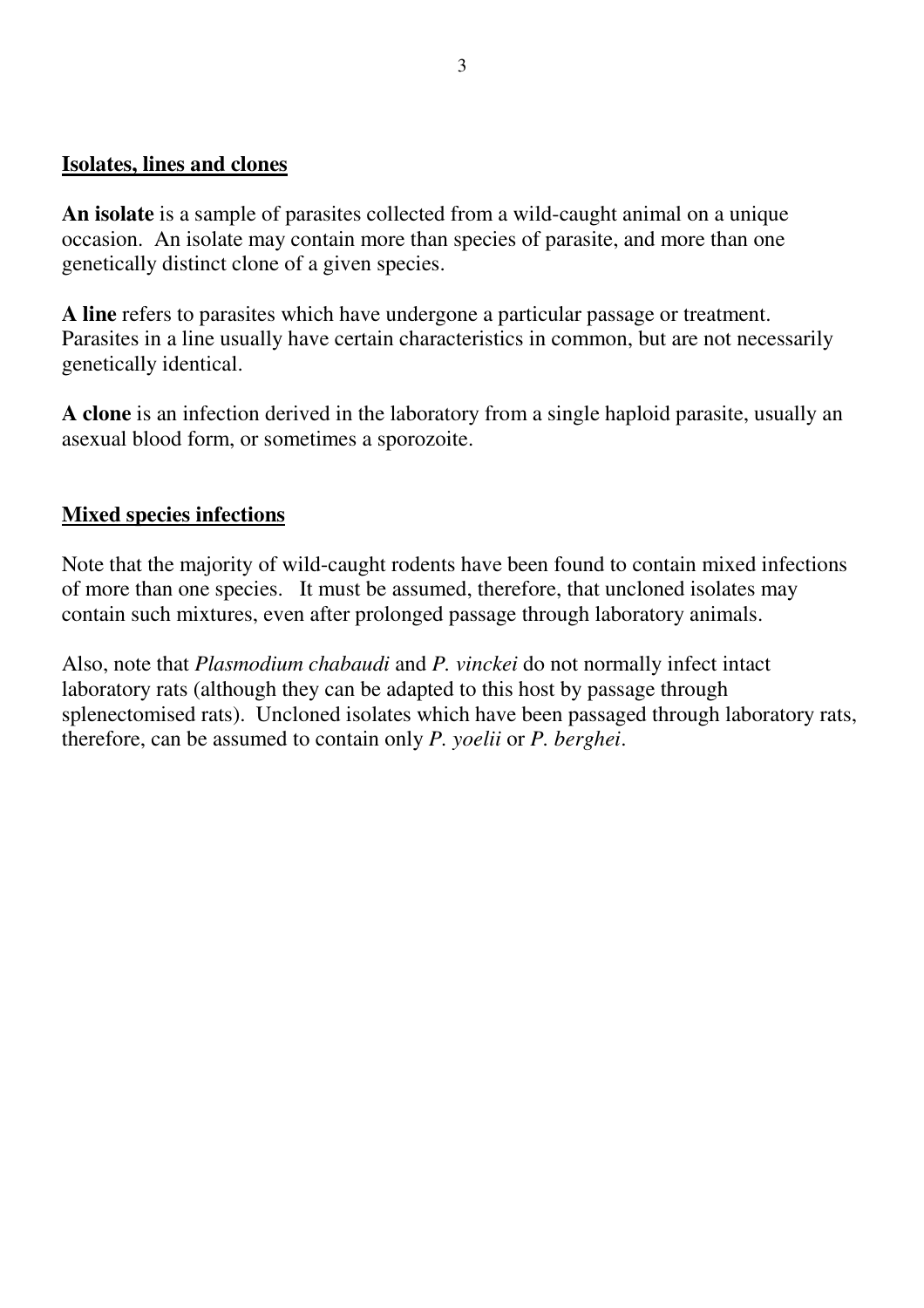# P. berghei isolates and clones

| <b>Isolates</b>             | <b>Clones</b> |
|-----------------------------|---------------|
| <b>ANKA</b>                 | ANKA1, ANKA5  |
| $K173(N) \rightarrow RC$    |               |
| $KSP11 \longrightarrow RLL$ |               |
| <b>LUKA</b>                 |               |
| <b>NK65</b>                 |               |
| <b>SP11</b>                 |               |

Important note : There is strong evidence that all these parasites, except RC and RLL, are genetically identical, since they have identical sequences for their  $amal$ ,  $msp1$  and  $dhfr$  genes.

See Saul, A., Prescott, N., Smith, F., Cheng, Q. and Walliker, D. (1997) Evidence of cross-contamination among laboratory lines of Plasmodium berghei. Molecular and Biochemical Parasitology 84, 143 - 147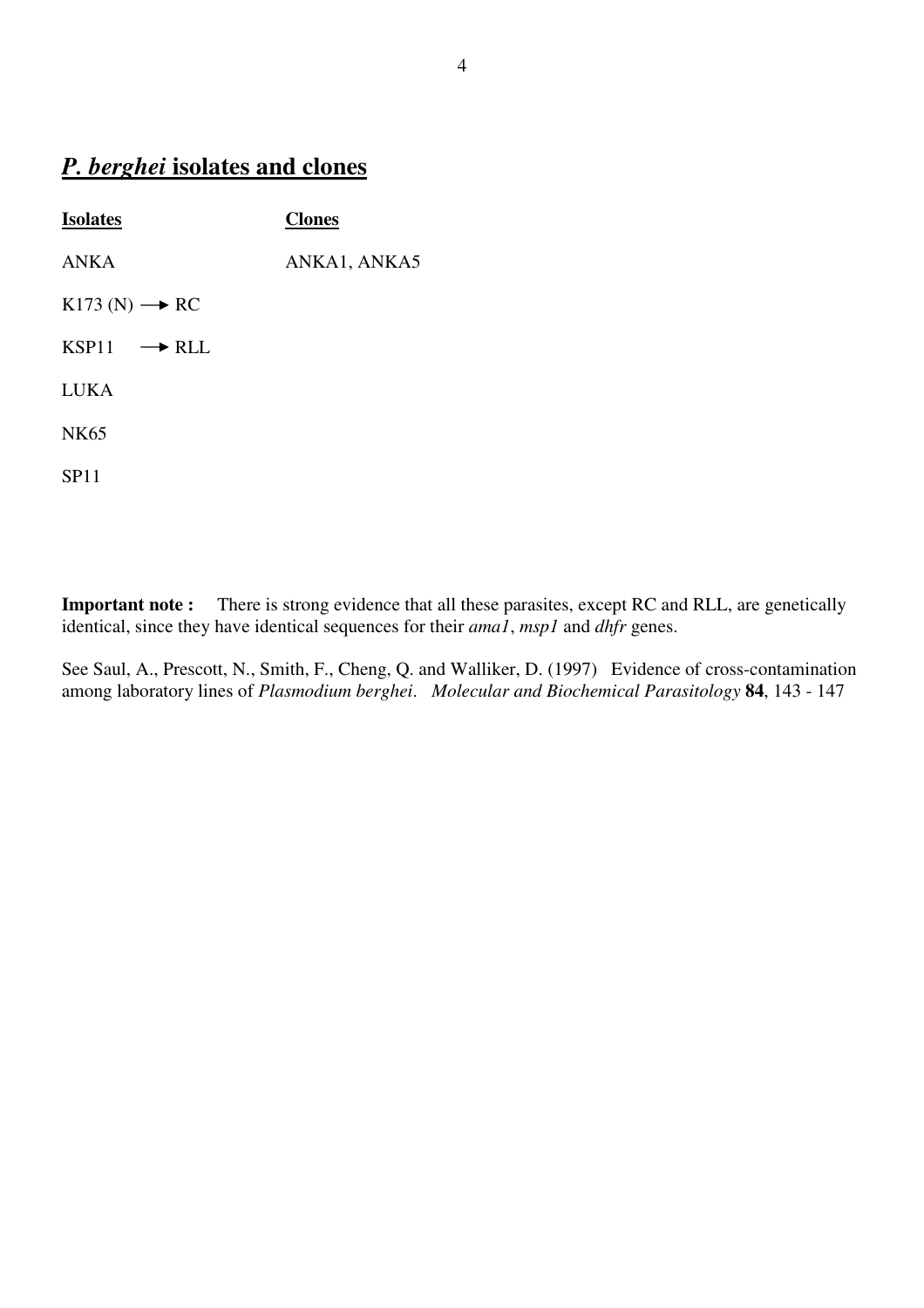#### Isolate ANKA

Isolated from Anopheles dureni millecampsi,

 caught in forest gallery, River Kasapa, near Lubumbashi, by Vincke and Bafort, 07.03.65 See Killick-Kendrick, R. (1974) Parasitology 69, 225-237

Ampoules 1571, 1572 obtained from London SHTM.

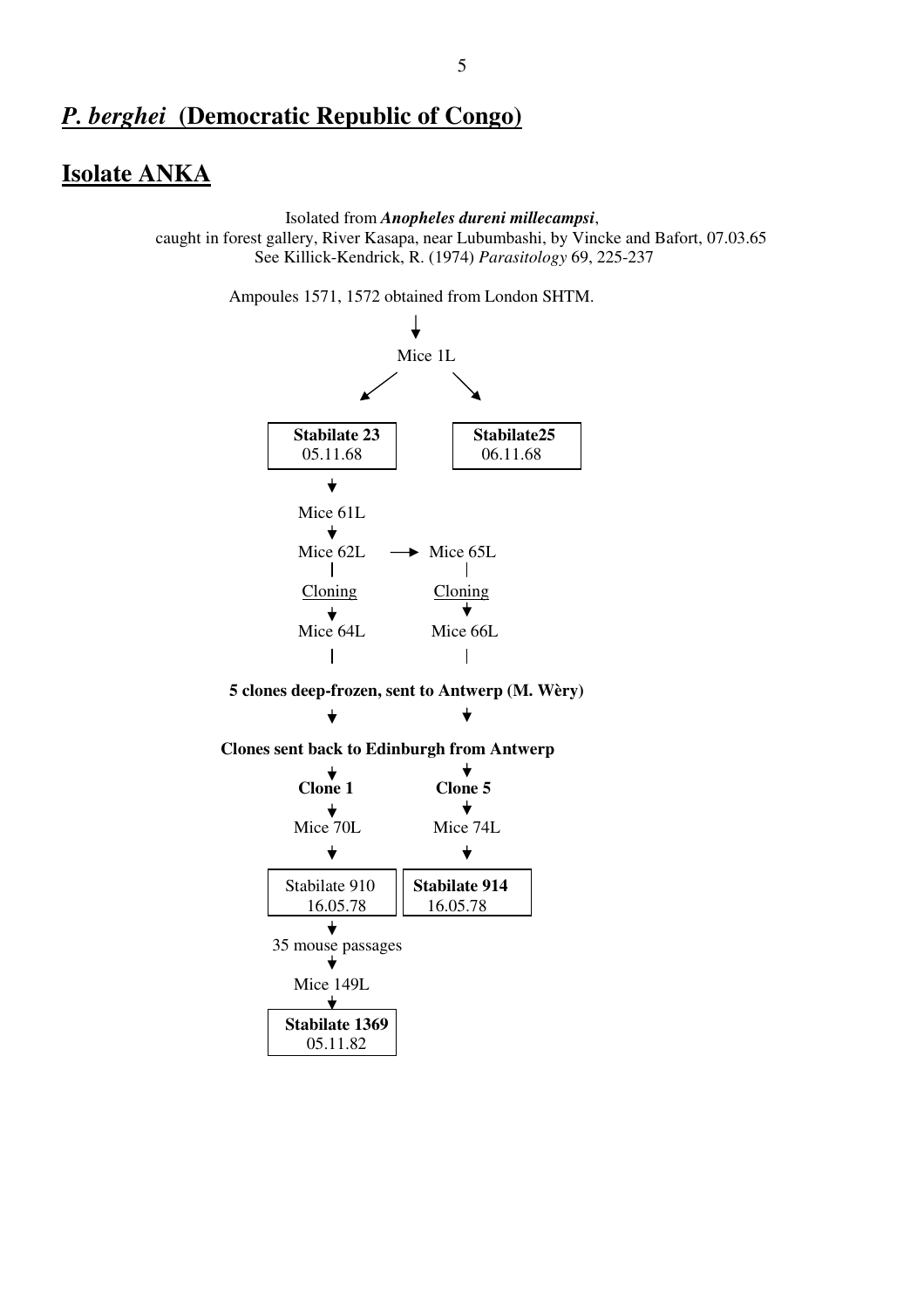#### Isolate K173 (origin of N strain)

 Isolated from Grammomys surdaster caught in forest gallery River Kisanga, near Lubumbashi.by Vincke and Lips (1948). See Killick-Kendrick, R. (1974) Parasitology 69, 225-237

(i) K173 - mice obtained from Dr Clara Frontali, Rome, arrived 02.08.83



 (ii) N strain (original 'Mill Hill' strain), taken from Mill Hill to Liverpool by D. Warhurst. Progenitor of chloroquine-resistant RC strain

Mice received from W. Peters, Liverpool, 03.10.73, numbered 1DQ

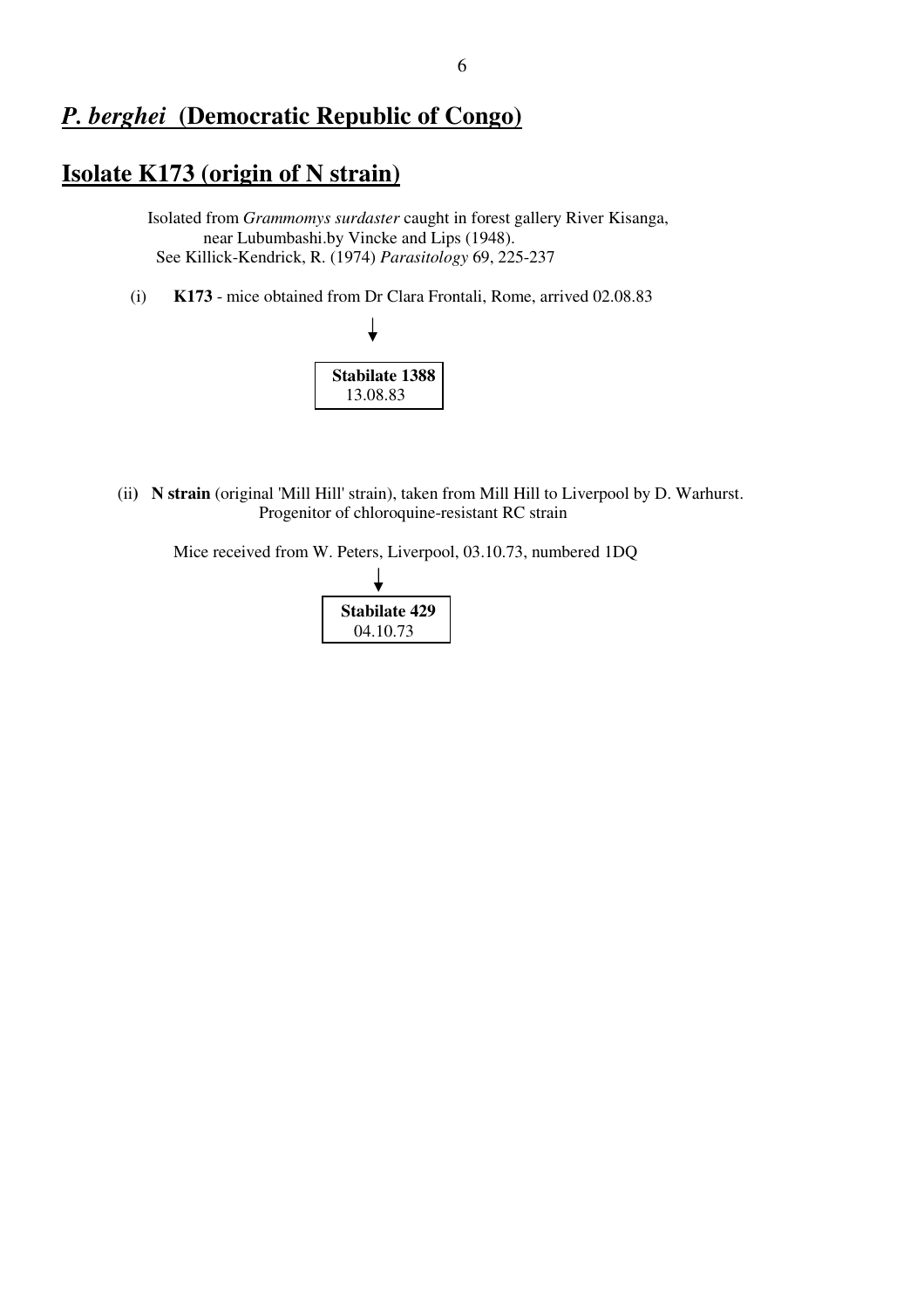### **RC** strain

 Derived from 'N' strain by chloroquine selection - see Peters, W. (1965) Experimental Parasitology 17, 80-89. See isolate K173 for details of original isolate.

> Mice sent by W. Peters from Liverpool, 20.10.70, numbered 1RC

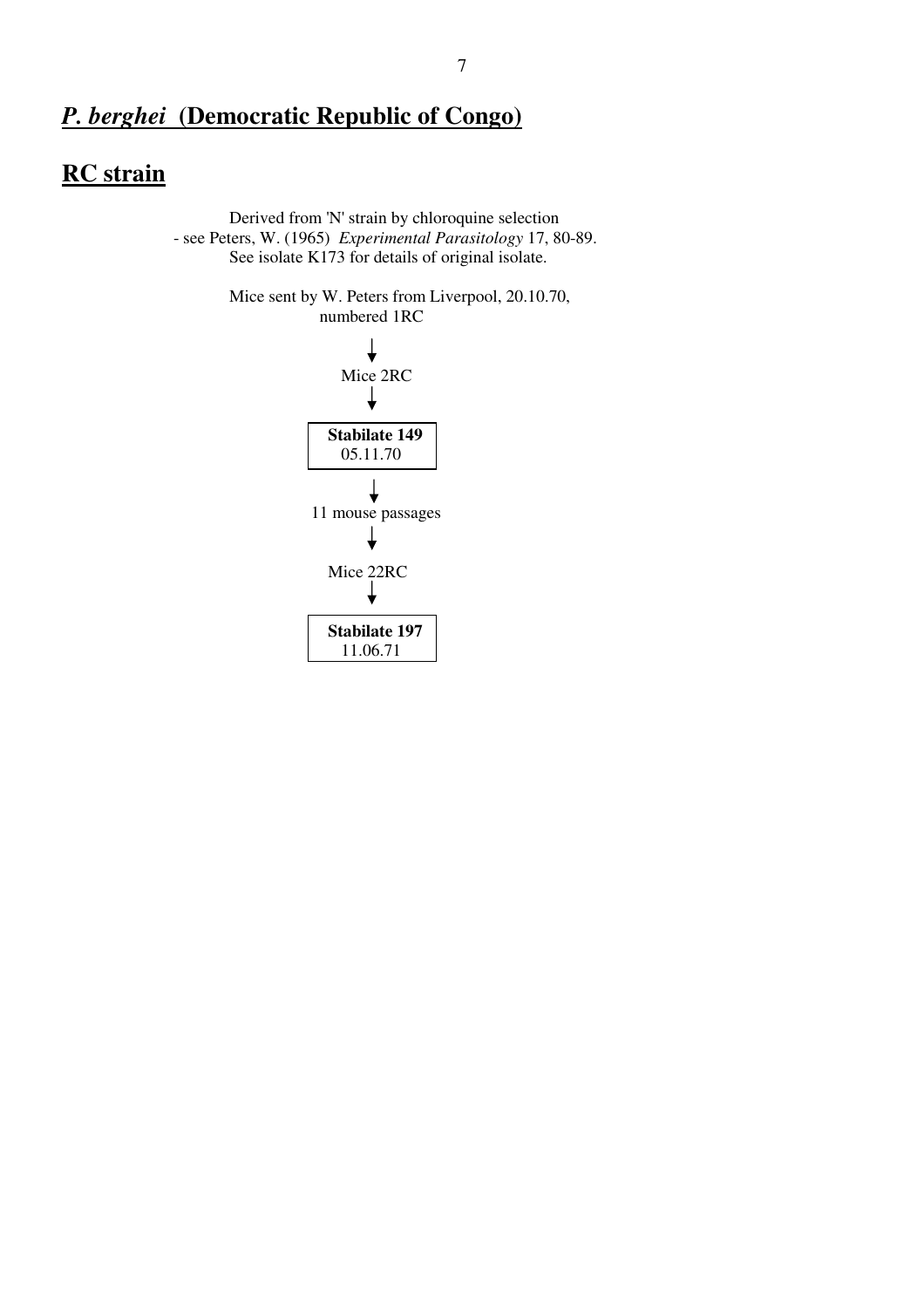## Isolate KSP11

 Isolated from Anopheles dureni millecampsi, caught in Katanga, 04.11.61. Received in New York University 17.11.61 See Yoeli, M. amd Most, H. (1965) Am. J. Trop. Med. Hyg. 14, 700 - 714, and Killick-Kendrick, R. (1974) Parasitology 69, 225-237

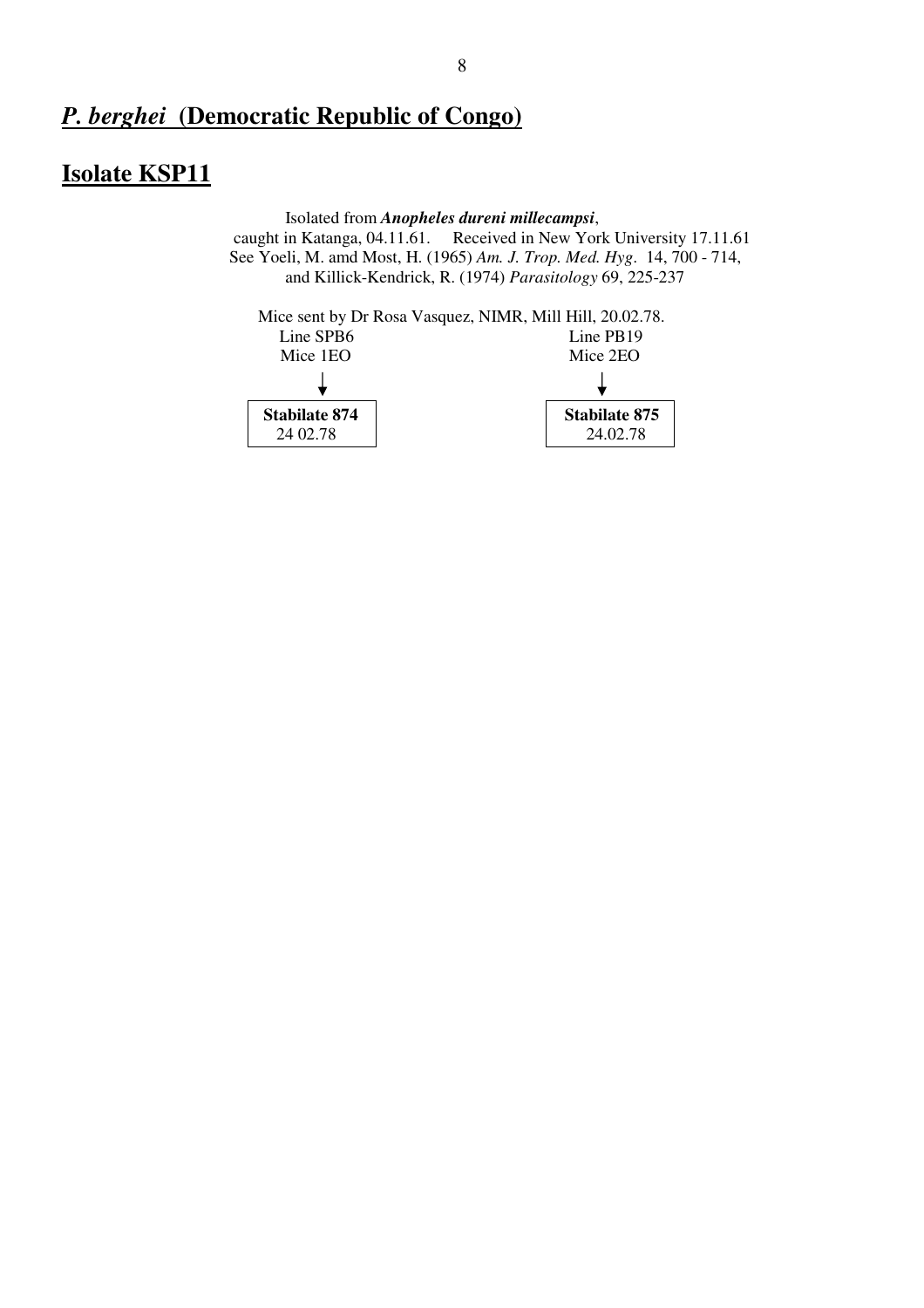### Isolate LUKA

 Isolated from Anopheles dureni millecampsi, caught in forest gallery, River Kasapa, near Lubumbashi, by Vincke and Bafort, 15.03.66 See Killick-Kendrick, R. (1974) Parasitology 69, 225-237

Mouse no. 6739 sent by Dr J. Bafort, Liverpool, 02.10.71

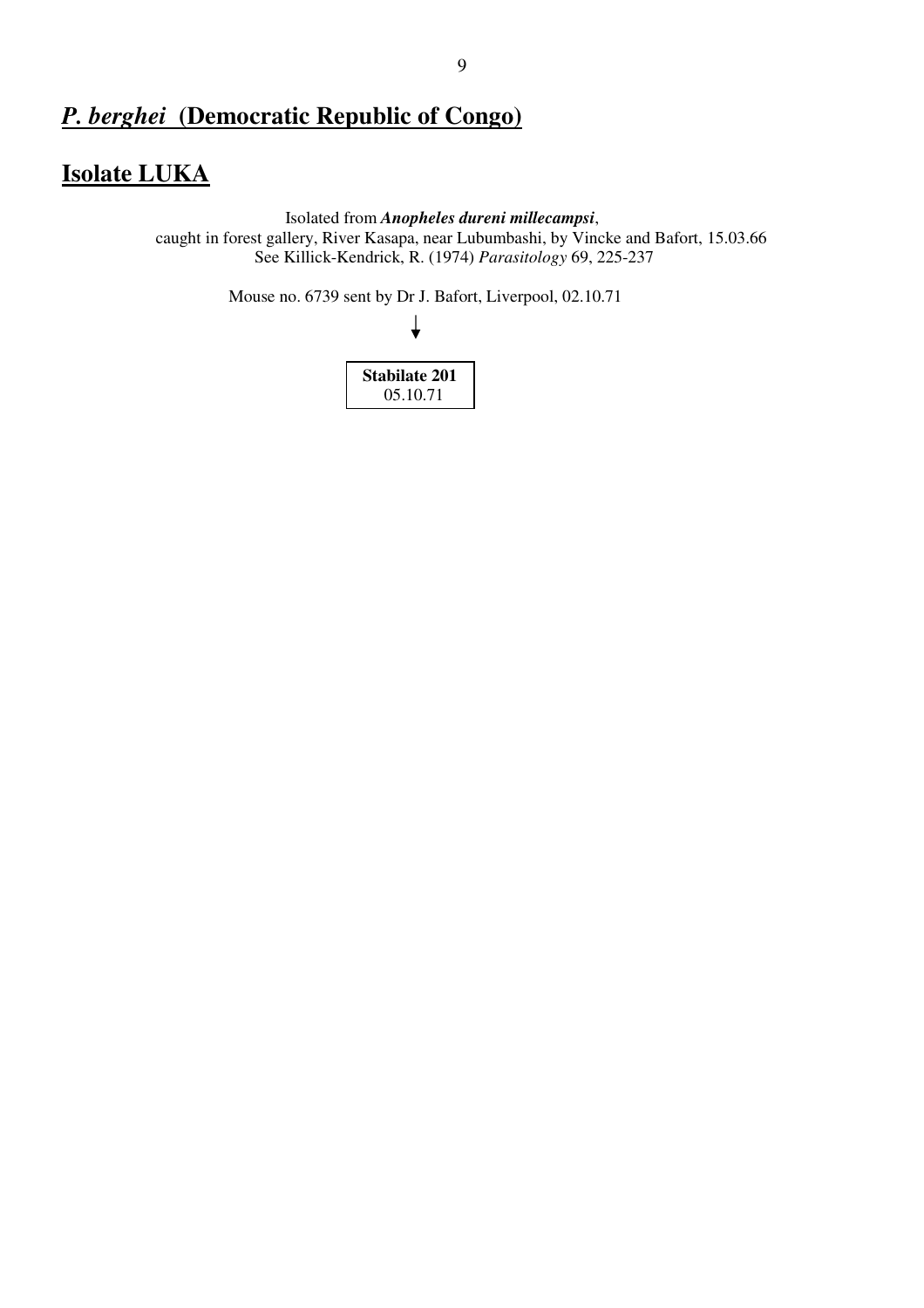#### Isolate NK65

Isolated from Anopheles dureni millecampsi,

 caught in forest gallery, River Kisanga, near Lubumbashi, January, 1964, taken to New York, 04.01.64, used to infect G. surdaster. Then passaged through A. quadrimaculatus and hamsters. See Yoeli, M. et al. (1964) Science 144, 1580-1581, and Killick-Kendrick, R. (1974) Parasitology 69, 225-237

Mice infected with NK65 obtained from Liverpool, arrived 15.10.68.

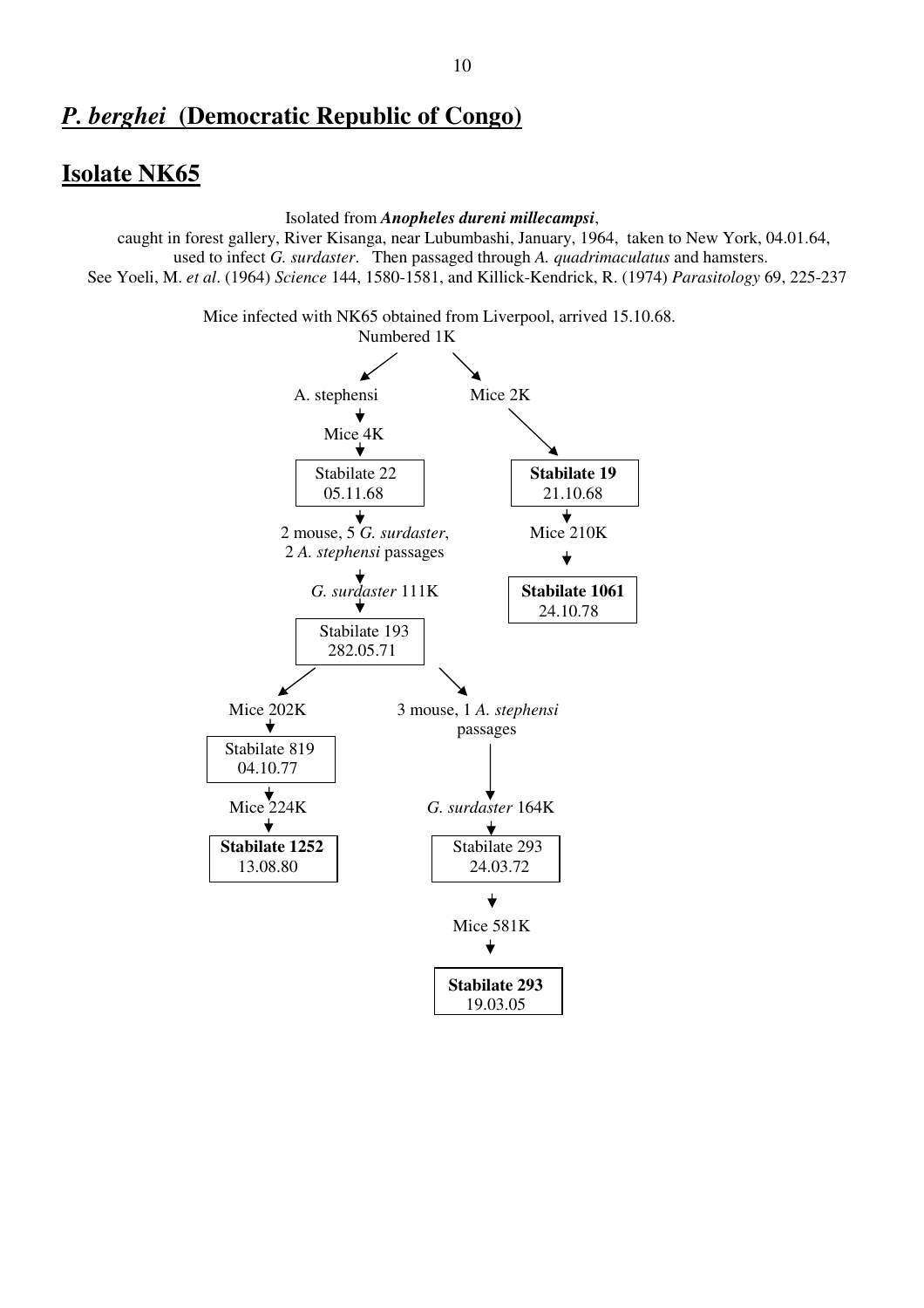### Isolate SP11

 Isolated from Anopheles dureni millecampsi, caught in forest gallery, River Kasapa, near Lubumbashi, February, 1961 See Killick-Kendrick, R. (1974) Parasitology 69, 225-237 Progenitor of pyrimethamine-resistant line RLL

Ampoules obtained from R. Killick-Kendrick, Imperial College, 25.10.71.

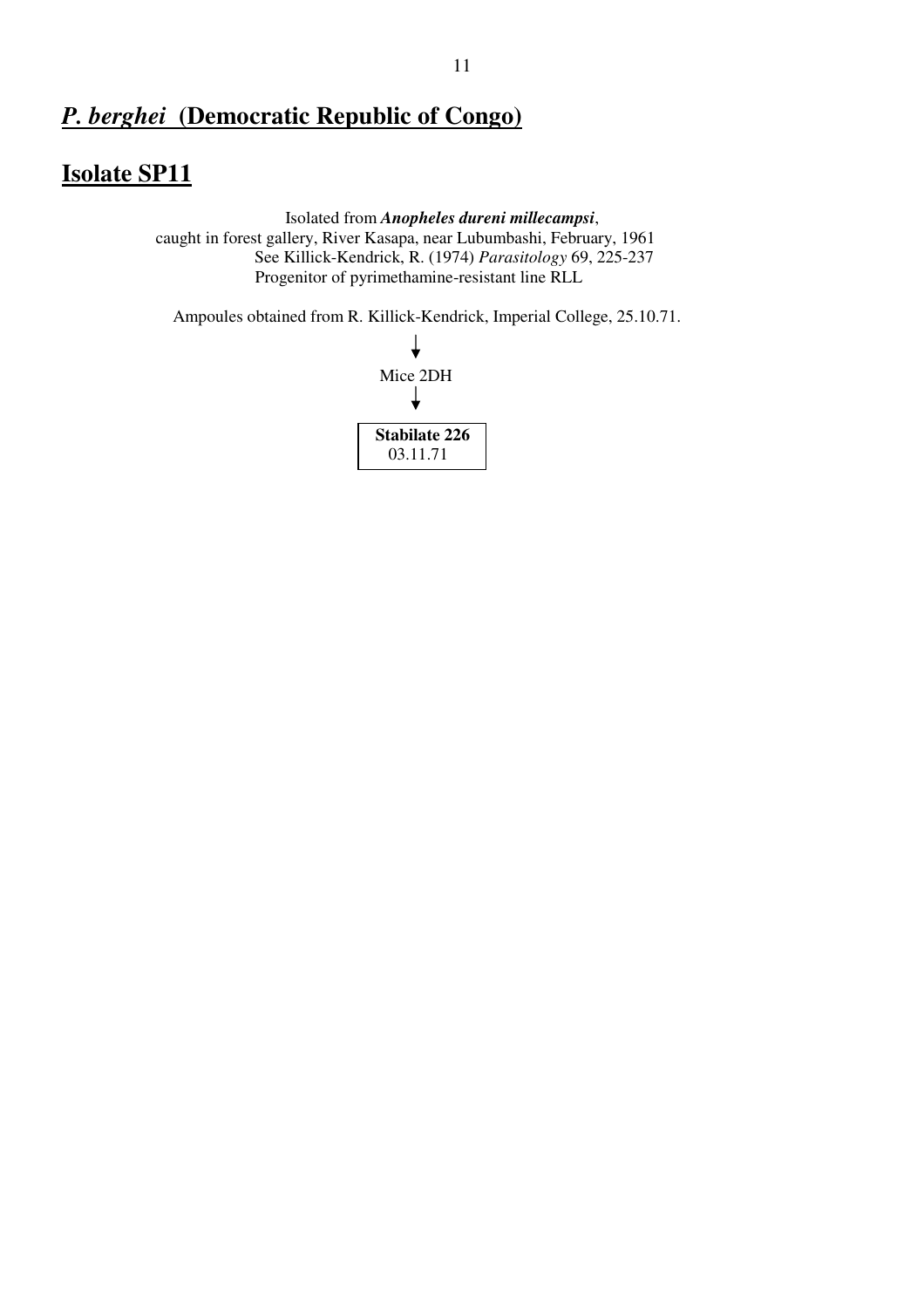## Line RLL

 Pyrimethamine-resistant line of isolate SP11 See SP11 for isolation details

 Ampoules (1575, 1576) frozen since 06.09.68 obtained from London School of Hygiene and Tropical Medicine.